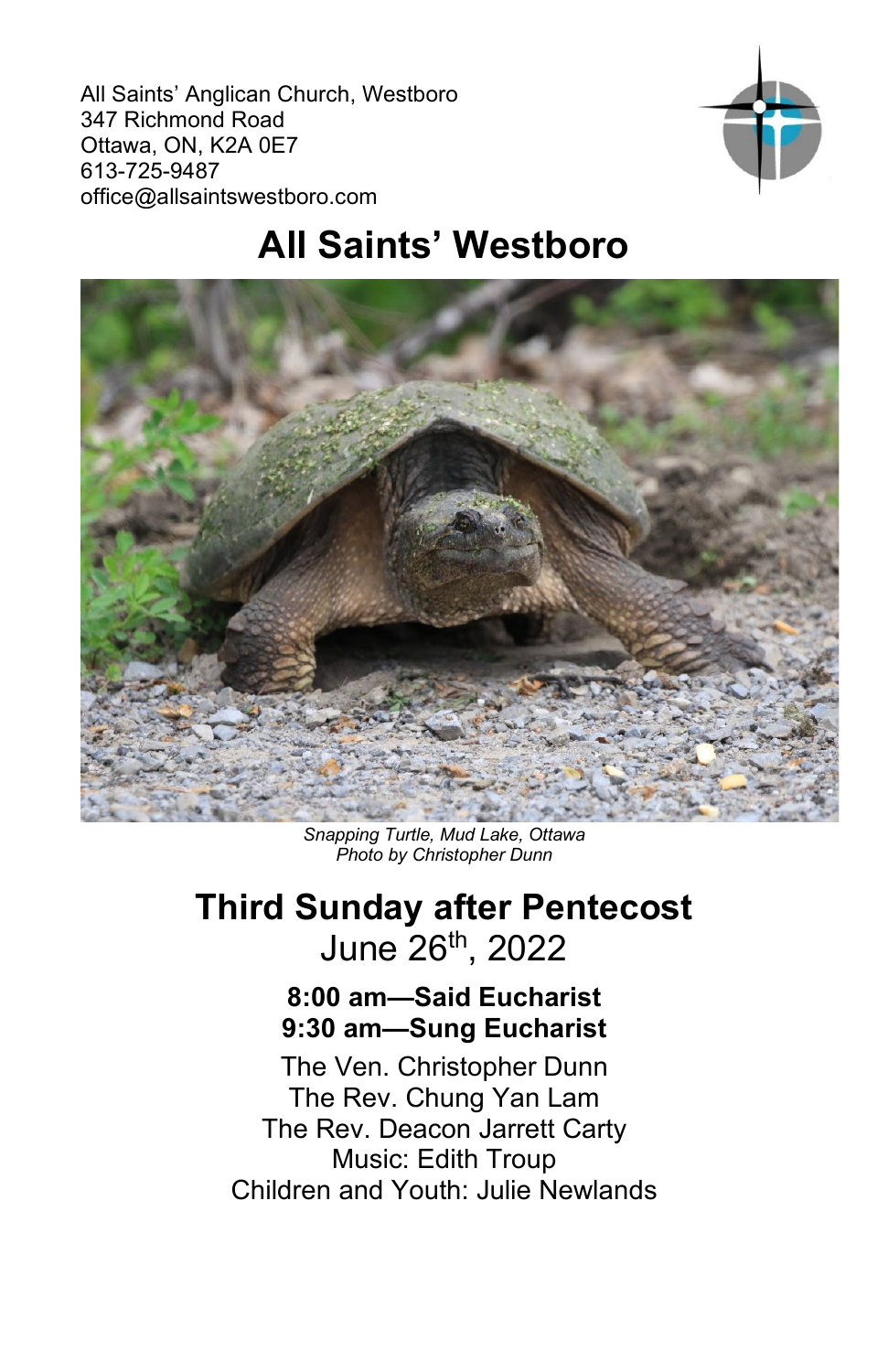*While the wearing of masks is no longer required, it is encouraged. Please Note: The 9:30 service is being broadcast on Zoom and recorded; if you attend in-person you may appear on camera and in the recording.*

|                                  | Officiant: Dear friends, we gather on the ancestral territory of                 |  |  |  |  |  |  |
|----------------------------------|----------------------------------------------------------------------------------|--|--|--|--|--|--|
|                                  | the Anishnaabeg Algonquin people, the traditional                                |  |  |  |  |  |  |
|                                  | stewards of the lands and waters on which we                                     |  |  |  |  |  |  |
|                                  | meet.                                                                            |  |  |  |  |  |  |
| All:                             | May we walk gently together on this land,                                        |  |  |  |  |  |  |
|                                  | relationship<br>seeking<br>renewed<br>based<br>on<br>honour, respect, and peace. |  |  |  |  |  |  |
|                                  | Opening Hymn: Will You Come and Follow Me<br>#430                                |  |  |  |  |  |  |
|                                  |                                                                                  |  |  |  |  |  |  |
|                                  | Will you come and follow me                                                      |  |  |  |  |  |  |
| if I but call your name?         |                                                                                  |  |  |  |  |  |  |
| Will you go where you don't know |                                                                                  |  |  |  |  |  |  |
| and never be the same?           |                                                                                  |  |  |  |  |  |  |
|                                  | Will you let my love be shown,                                                   |  |  |  |  |  |  |
| will you let my name be known,   |                                                                                  |  |  |  |  |  |  |
|                                  | will you let my life be grown<br>in you and you in me?                           |  |  |  |  |  |  |
|                                  |                                                                                  |  |  |  |  |  |  |
|                                  | Will you leave yourself behind                                                   |  |  |  |  |  |  |
|                                  | if I but call your name?                                                         |  |  |  |  |  |  |
|                                  | Will you care for cruel and kind                                                 |  |  |  |  |  |  |
|                                  | and never be the same?                                                           |  |  |  |  |  |  |
|                                  | Will you risk the hostile stare                                                  |  |  |  |  |  |  |
|                                  | should your life attract or scare?                                               |  |  |  |  |  |  |
|                                  | Will you let me answer prayer                                                    |  |  |  |  |  |  |
|                                  | in you and you in me?                                                            |  |  |  |  |  |  |
|                                  | Will you let the blinded see                                                     |  |  |  |  |  |  |
|                                  | if I but call your name?                                                         |  |  |  |  |  |  |
|                                  | Will you set the prisoners free                                                  |  |  |  |  |  |  |
|                                  | and never be the same?                                                           |  |  |  |  |  |  |
|                                  | Will you kiss the leper clean                                                    |  |  |  |  |  |  |
|                                  | and do such as this unseen,                                                      |  |  |  |  |  |  |
|                                  | and admit to what I mean                                                         |  |  |  |  |  |  |
|                                  | in you and you in me?                                                            |  |  |  |  |  |  |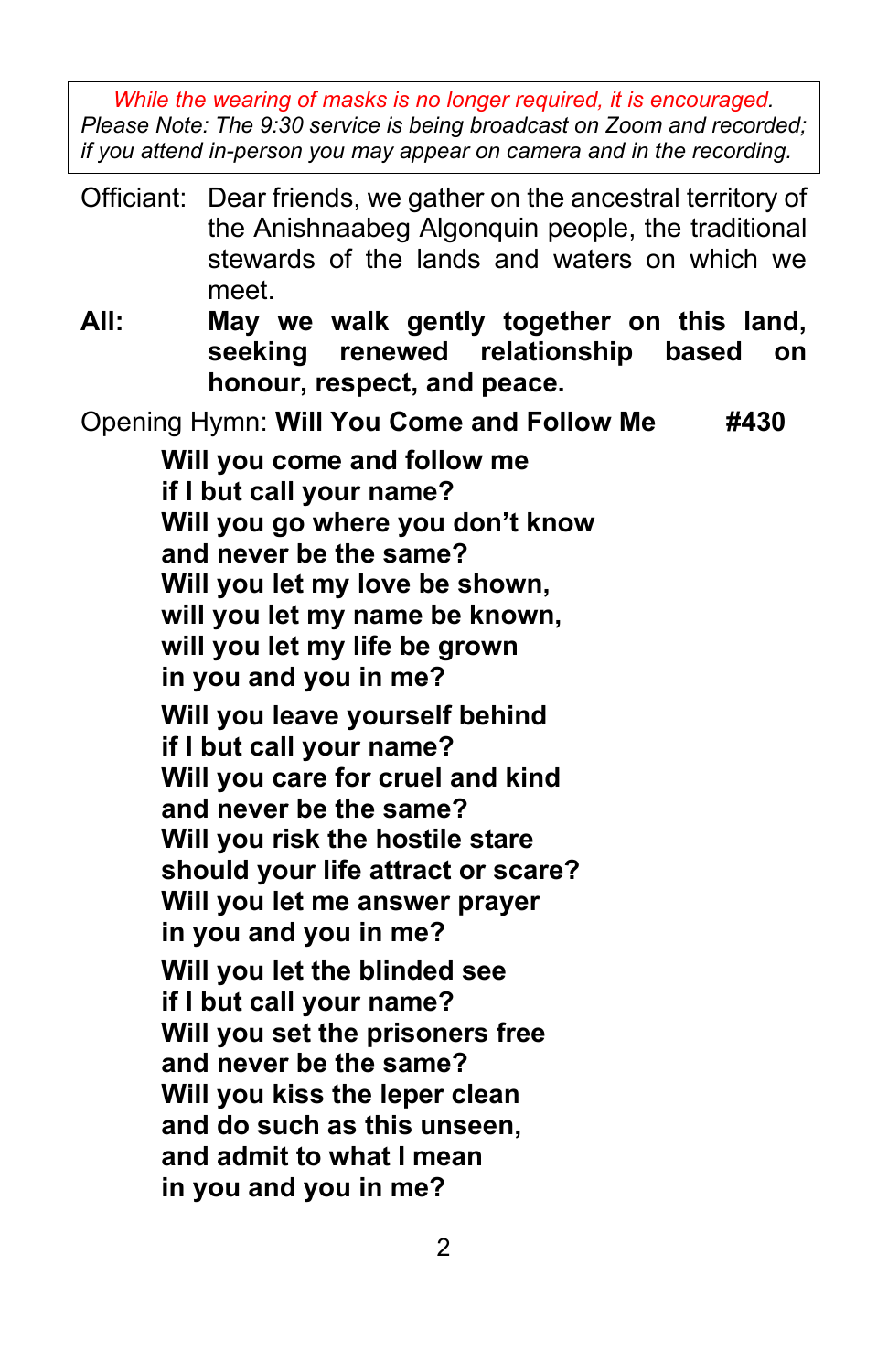**Will you love the "you" you hide if I but call your name? Will you quell the fear inside and never be the same? Will you use the faith you've found to reshape the world around, through my sight and touch and sound in you and you in me?**

**Lord, your summons echoes true when you but call my name. Let me turn and follow you and never be the same. In your company I'll go where your love and footsteps show. Thus I'll move and live and grow in you and you in me.**

#### **Children's Talk**

*(Please send the children to the front during the last verse of the Opening Hymn. The Children are invited to join the Church School following the talk.)*

- Officiant: The grace of our Lord Jesus Christ, and the love of God, and the fellowship of the Holy Spirit, be with you all.
- **All: And also with you.**
- Officiant: Jesus calls to the crowds with warnings, to the converts to follow him, to the resisters with parables of rejection, to you: "Proclaim the kingdom of God."
- **All: And the people answer: Thanks be to God for life and health and all goodness.**

Officiant: Almighty God,

**All: to you all hearts are open, all desires known, and from you no secrets are hidden. Cleanse the thoughts of our hearts by the inspiration of**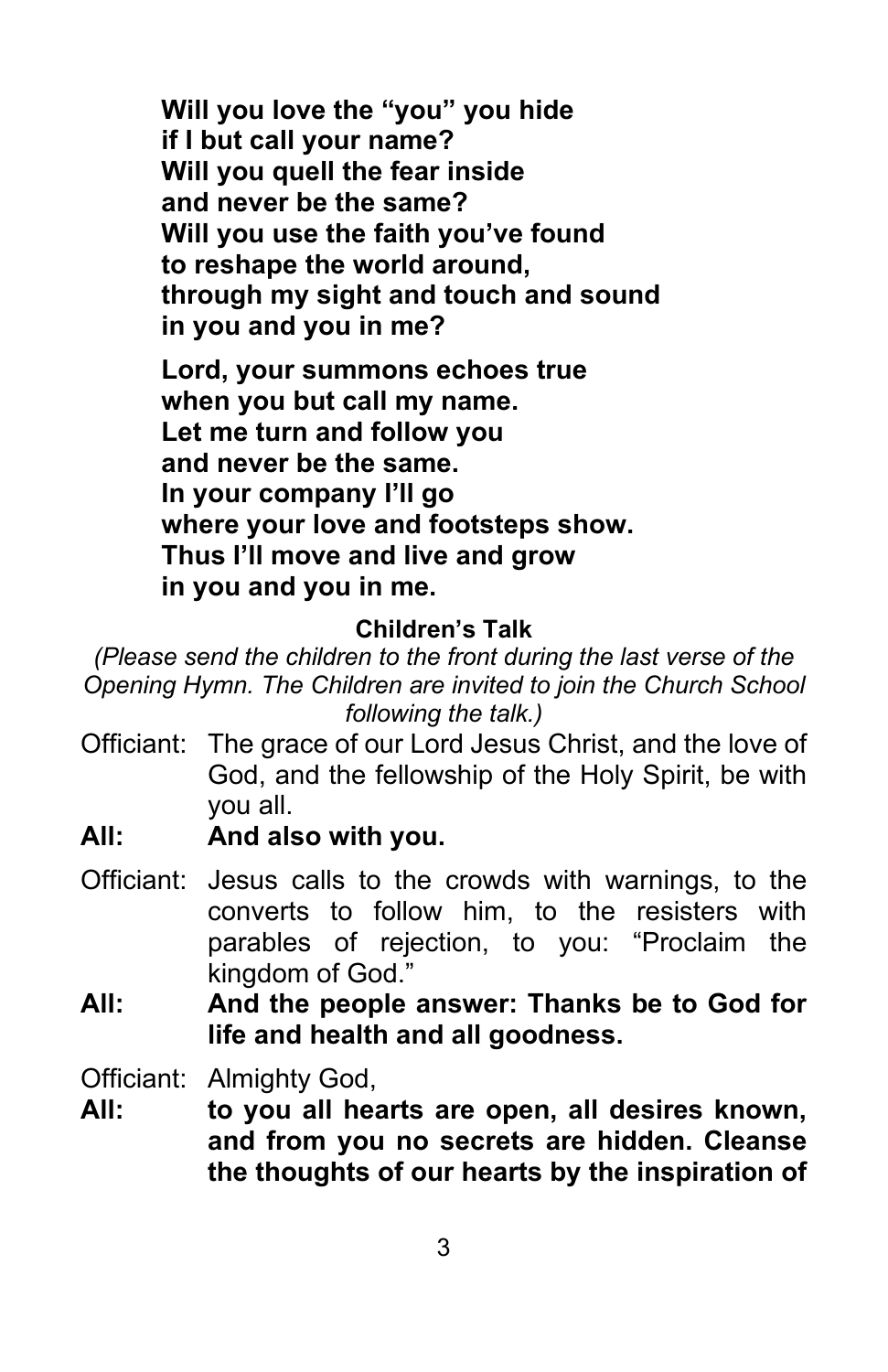**your Holy Spirit, that we may perfectly love you, and worthily magnify your holy name; through Christ our Lord. Amen.**

Officiant: God, you set us free in Jesus Christ.

**All: Grant that we may live gracefully in this freedom without selfishness or arrogance, becoming servants through love to the freedom of the gospel for the sake of your reign. Amen.**

## **The First Reading is from 1 Kings (19:15-16, 19-21)**

Then the Lord said to Elijah, "Go, return on your way to the wilderness of Damascus; when you arrive, you shall anoint Hazael as king over Aram. Also you shall anoint Jehu son of Nimshi as king over Israel; and you shall anoint Elisha son of Shaphat of Abel-meholah as prophet in your place." So he set out from there, and found Elisha son of Shaphat, who was plowing. There were twelve yoke of oxen ahead of him, and he was with the twelfth. Elijah passed by him and threw his mantle over him. He left the oxen, ran after Elijah, and said, "Let me kiss my father and my mother, and then I will follow you." Then Elijah said to him, "Go back again; for what have I done to you?" He returned from following him, took the yoke of oxen, and slaughtered them; using the equipment from the oxen, he boiled their flesh, and gave it to the people, and they ate. Then he set out and followed Elijah, and became his servant.

Reader: Hear what the Spirit is saying to the church. **All: Thanks be to God.**

## **Psalm 16**

Officiant: Protect me, O God, for I take refuge in you;

**All I have said to the Lord, "You are my Lord, my good above all other."**

## Officiant: All my delight is upon the godly that are in the land, **All upon those who are noble among the people.**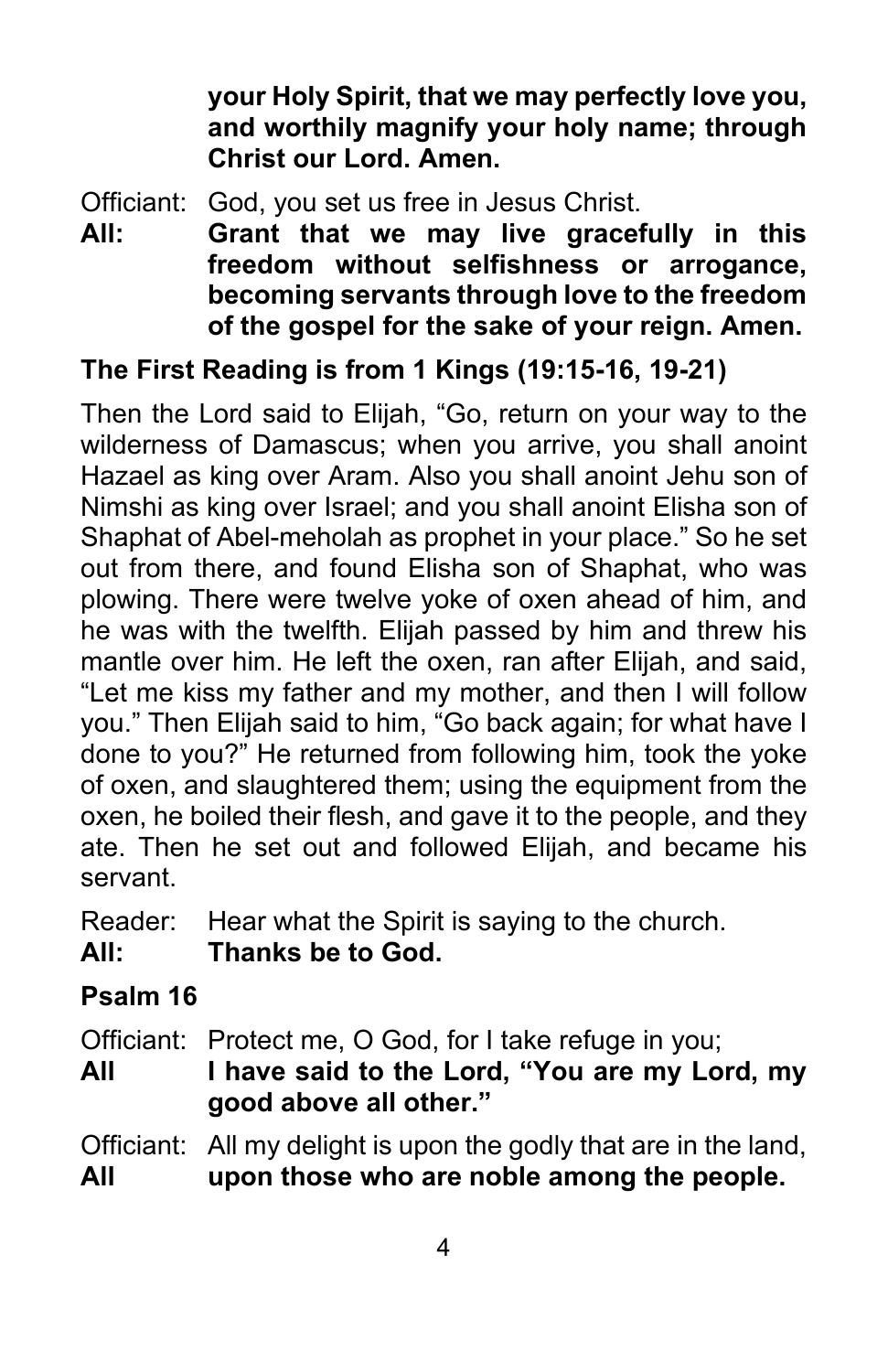Officiant: But those who run after other gods **All shall have their troubles multiplied.** Officiant: Their libations of blood I will not offer, **All nor take the names of their gods upon my lips.** Officiant: O Lord, you are my portion and my cup; **All it is you who uphold my lot.** Officiant: My boundaries enclose a pleasant land; **All indeed, I have a goodly heritage.** Officiant: I will bless the Lord who gives me counsel; **All my heart teaches me, night after night.** Officiant: I have set the Lord always before me; **All because you are at my side I shall not fall.** Officiant: My heart, therefore, is glad, and my spirit rejoices; **All my body also shall rest in hope.** Officiant: For you will not abandon me to the grave, **All nor let your holy one see the Pit.** Officiant: You will show me the path of life; **All in your presence there is fullness of joy, and in your hand are pleasures for evermore.**

## **The Second Reading is from Galatians (5:1, 13-25)**

For freedom Christ has set us free. Stand firm, therefore, and do not submit again to a yoke of slavery. For you were called to freedom, brothers and sisters; only do not use your freedom as an opportunity for self-indulgence, but through love become slaves to one another. For the whole law is summed up in a single commandment, "You shall love your neighbor as yourself." If, however, you bite and devour one another, take care that you are not consumed by one another. Live by the Spirit, I say, and do not gratify the desires of the flesh. For what the flesh desires is opposed to the Spirit, and what the Spirit desires is opposed to the flesh; for these are opposed to each other, to prevent you from doing what you want. But if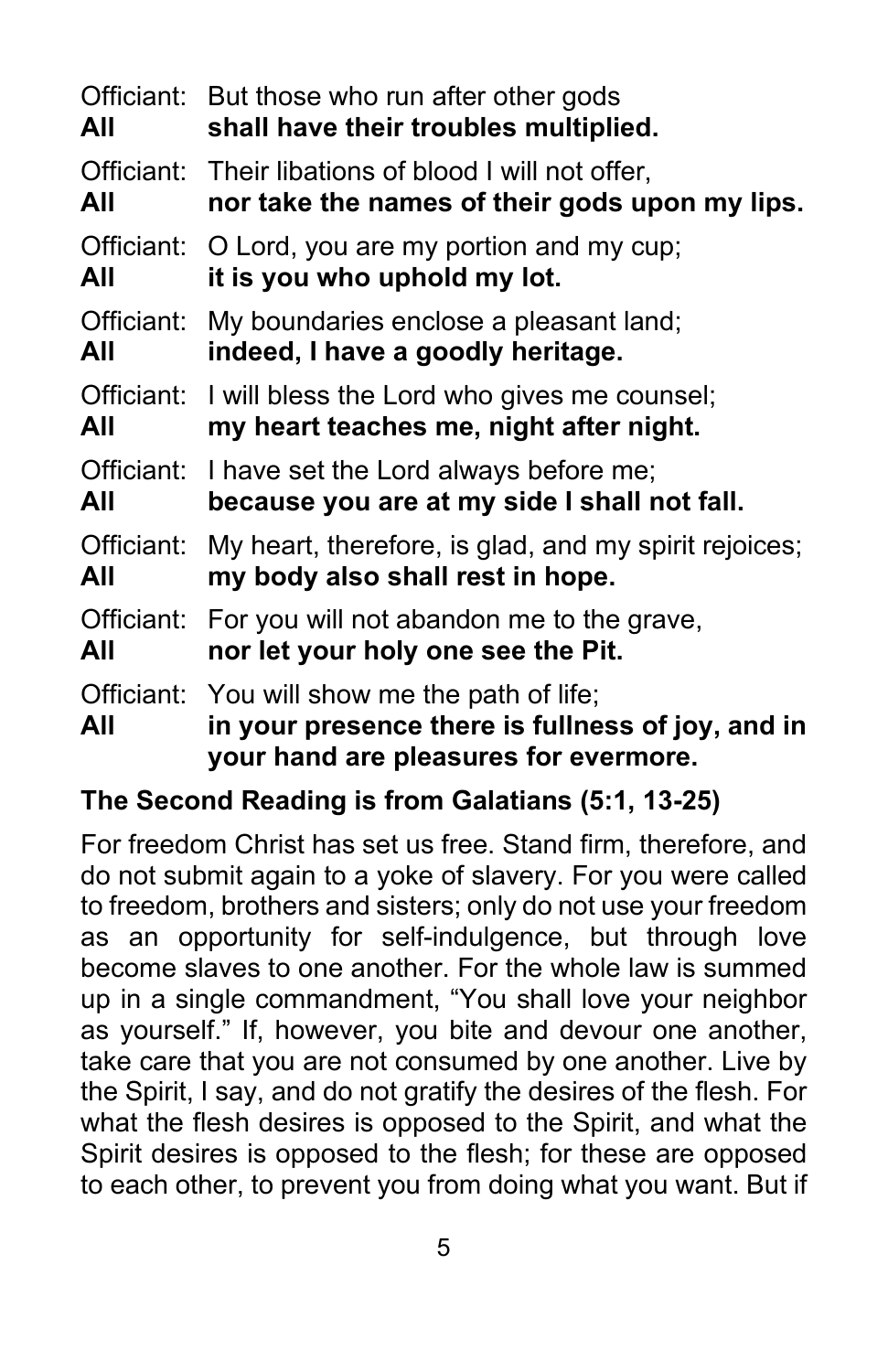you are led by the Spirit, you are not subject to the law. Now the works of the flesh are obvious: fornication, impurity, licentiousness, idolatry, sorcery, enmities, strife, jealousy, anger, quarrels, dissensions, factions, envy, drunkenness, carousing, and things like these. I am warning you, as I warned you before: those who do such things will not inherit the kingdom of God. By contrast, the fruit of the Spirit is love, joy, peace, patience, kindness, generosity, faithfulness, gentleness, and self-control. There is no law against such things. And those who belong to Christ Jesus have crucified the flesh with its passions and desires. If we live by the Spirit, let us also be guided by the Spirit.

Reader: Hear what the Spirit is saying to the church.

**All: Thanks be to God.**

Gradual Hymn: **Spirit of the Living God #647**

**Spirit of the living God, fall afresh on me; Spirit of the living God, fall afresh on me; break me, melt me, mould me, fill me— Spirit of the living God, fall afresh on me! Spirit of the living God, move among us all; make us one in heart and mind, make us one in love: humble, caring, selfless, sharing— Spirit of the living God, fill our lives with love!**

Reader: The Lord be with you.

**All: And also with you.**

Reader: The Holy Gospel of our Lord Jesus Christ according to Luke (9:51-62)

**All: Glory to you, Lord Jesus Christ.**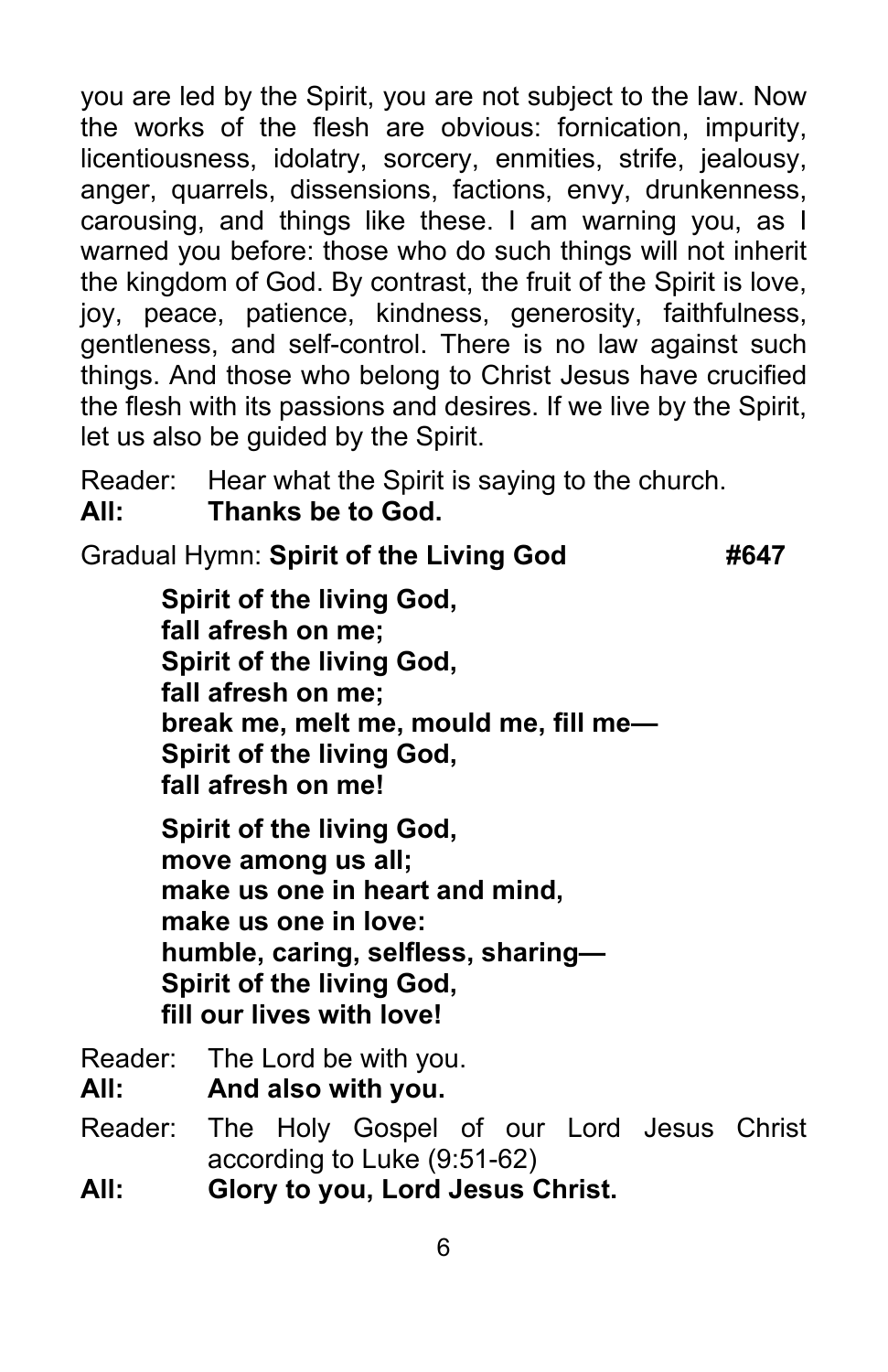When the days drew near for him to be taken up, he set his face to go to Jerusalem. And he sent messengers ahead of him. On their way they entered a village of the Samaritans to make ready for him; but they did not receive him, because his face was set toward Jerusalem. When his disciples James and John saw it, they said, "Lord, do you want us to command fire to come down from heaven and consume them?" But he turned and rebuked them. Then they went on to another village. As they were going along the road, someone said to him, "I will follow you wherever you go." And Jesus said to him, "Foxes have holes, and birds of the air have nests; but the Son of Man has nowhere to lay his head." To another he said, "Follow me." But he said, "Lord, first let me go and bury my father." But Jesus said to him, "Let the dead bury their own dead; but as for you, go and proclaim the kingdom of God." Another said, "I will follow you, Lord; but let me first say farewell to those at my home." Jesus said to him, "No one who puts a hand to the plow and looks back is fit for the kingdom of God."

Reader: The Gospel of Christ.

## **All: Praise to you, Lord Jesus Christ.**

**Homily** 

Officiant: Let us make an affirmation of faith, as we say,

**All: You, O God, are supreme and holy. You create our world and give us life. Your purpose overarches everything we do. You have always been with us. You are God.** 

> **You, O God, are infinitely generous, good beyond all measure. You came to us before we came to you. You have revealed and proved your love for us in Jesus the Christ, who lived and died and rose again. You are with us now. You are God.**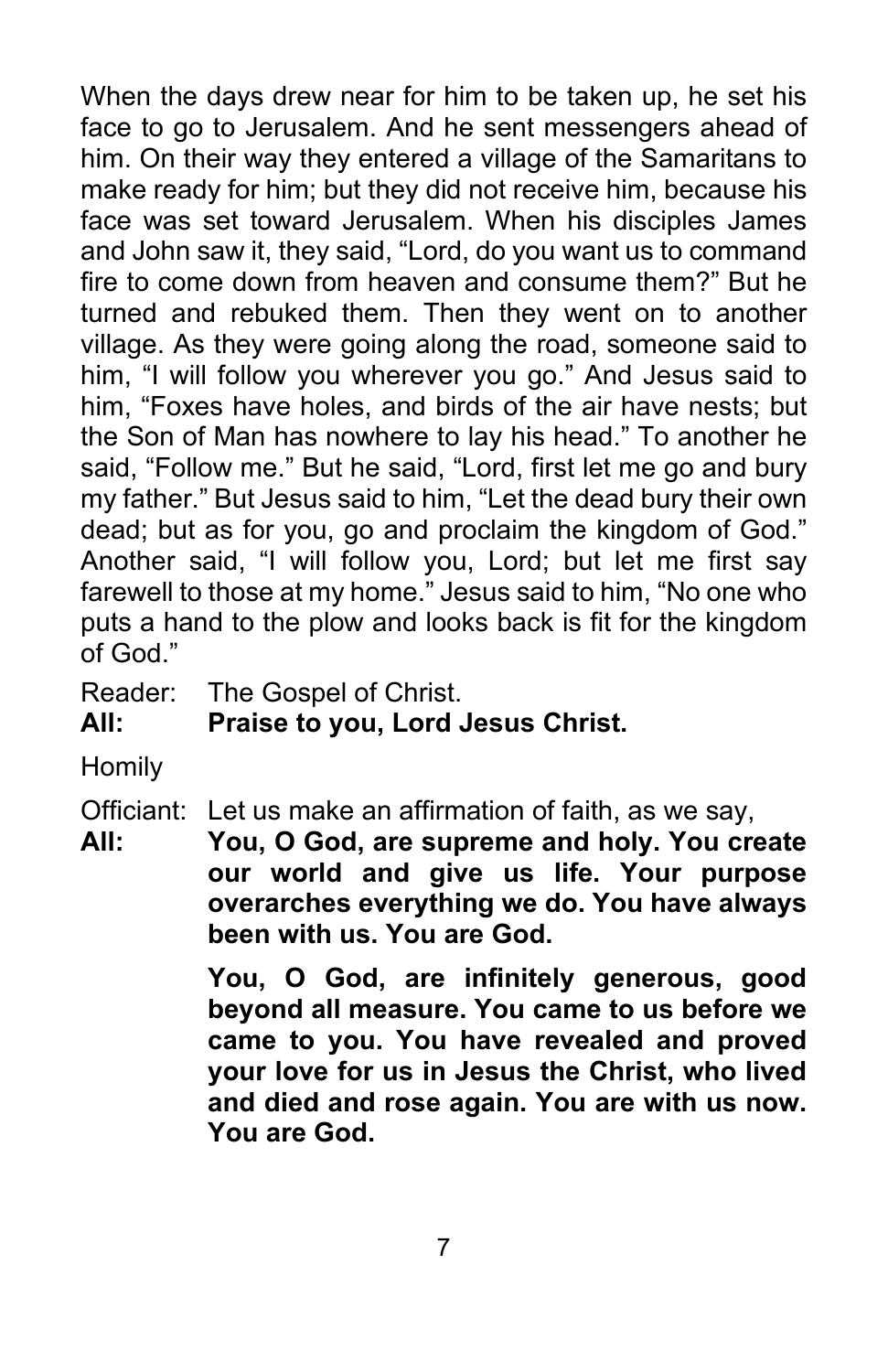**You, O God, are Holy Spirit. You empower us to be your gospel in the world. You reconcile and heal; you overcome death. You are our God. We worship you.**

Prayers of the People

One: Today we pray in Jesus' name for the church, the world and all who are in need saying, "Hear us O God,

#### **All: your mercy is great."**

One: We pray for the whole Church. In Canada, we pray for Linda, our Primate; Anne, our Metropolitan; Sidney, our Interim Indigenous Bishop; Shane, our Bishop; Chris, Chung Yan, and Jarrett, our clergy. We pray also for Brian, Pastor of First United. May their ministries be fulfilling to them and a blessing to all to whom they minister. Hear us O God,

## **All: your mercy is great.**

One: We pray for all those who are affected by the cruelty of others, for those displaced by invasion, for the wounded both physically and mentally that they may be comforted by your love, and for the hope of peace ahead. Bless them and all who have needs only you know. Hear us O God,

## **All: your mercy is great.**

- One: At this time, let us remember those who have asked us to pray for them:
- **All: Betty-Joan** (Hagerman); **Cheryl** (McTeer); **Michele** (Pollesel); **Randy** (Brown); **Charlie**  (Cuffari); **Barbara** (Hill); **Helen** (Miller); **Laura** (DesClouds); **Lois** (Frazier-Nagel); **Sue** (Wise); **Sarah** (Vedell); **Aneesa** (Yonan); **Shari** (Rathwell); **Viola** (Martin); **Anji** (Carter); **Brian** (Taylor); **Peter** (Frazier); **Michael** (Frazier); **Alana** (Andrews);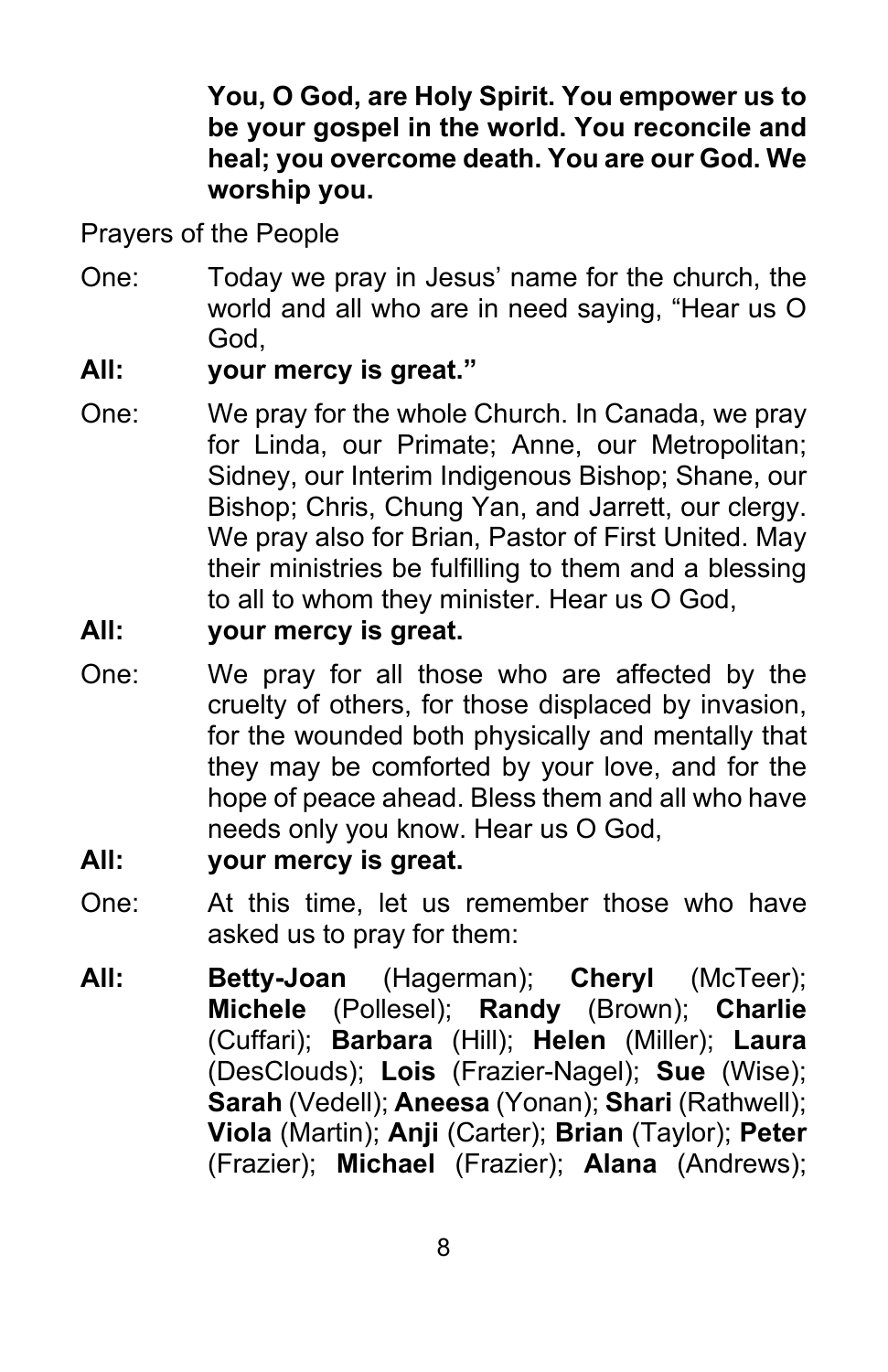**Kevin** (Andrews); **Thelma** (Mills); **Sheila** (Howe); **Etienne** (Hainzelin)

One: and for those we name silently or aloud. . . . Be present with them, O Lord, whatever their needs may be. We remember those who have died, especially those we name silently or aloud . . . . Hear us O God,

#### **All: your mercy is great.**

One: In the scripture reading today, we learn that the fruit of the Spirit is love, joy, peace, patience, kindness, generosity, faithfulness, gentleness, and selfcontrol. May we strive to make these values part of our lives each day. Turn our hearts, Holy One, to respect and honour those who are not like us; let us see in peoples of every nation what we have in common and strive together to promote peace and harmony. Hear us O God,

## **All: your mercy is great.**

One: Bless our church family and grant that as we continue on our pilgrimage of life that we all seek to serve you and our community giving of our time and talents Hear us O God,

#### **All: your mercy is great. Amen**

Officiant: Dear friends in Christ, God is steadfast in love and infinite in mercy. God welcomes sinners and invites us to the table. Let us confess our sins, confident in God's forgiveness.

## *Silence is kept*

Officiant: Most merciful God,

**All: we confess that we have sinned against you in thought, word, and deed, by what we have done, and by what we have left undone. We have not loved you with our whole heart; we**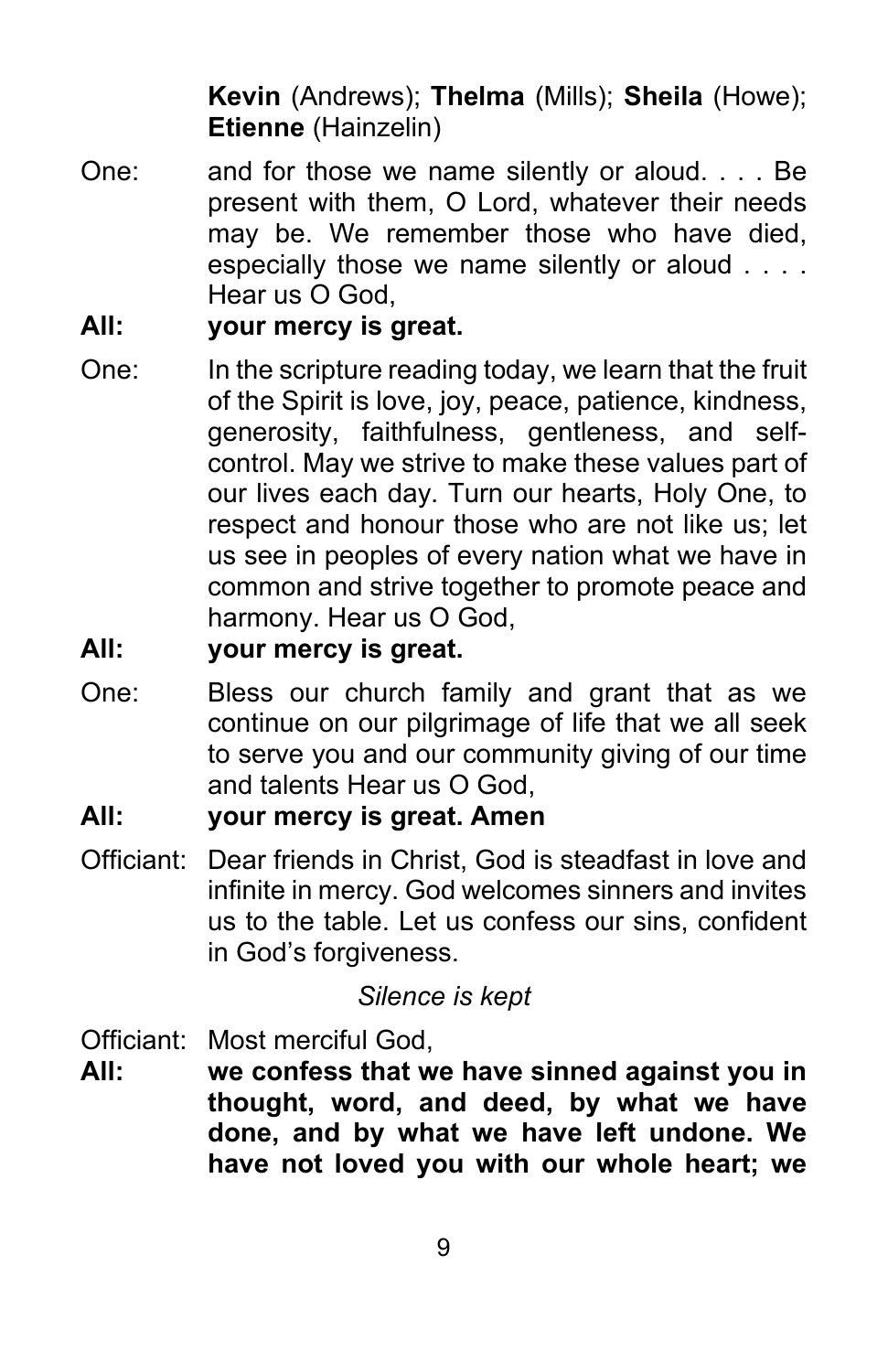**have not loved our neighbours as ourselves. We are truly sorry and we humbly repent. For the sake of your Son Jesus Christ, have mercy on us and forgive us, that we may delight in your will, and walk in your ways, to the glory of your name. Amen.** 

Officiant: Almighty God have mercy upon you, pardon and deliver you from all your sins, confirm and strengthen you in all goodness, and keep you in eternal life; through Christ our Lord.

**All: Amen.**

Officiant: The peace of the Lord be always with you. **All: And also with you.**

*When exchanging the Peace share a sign of peace with others around you by other means such as bowing or waving.*

| #435                                        |
|---------------------------------------------|
| Offertory Hymn: Take My Life, and Let It Be |

**Take my life, and let it be consecrated, Lord, to thee; take my moments and my days, let them flow in ceaseless praise.**

**Take my hands, and let them move at the impulse of thy love; take my feet, and let them be swift and purposeful for thee.**

**Take my lips, and let them be filled with messages from thee; take my intellect, and use every power as thou shalt choose.**

**Take my will, and make it thine; it shall be no longer mine; take my heart, it is thine own; it shall be thy royal throne.**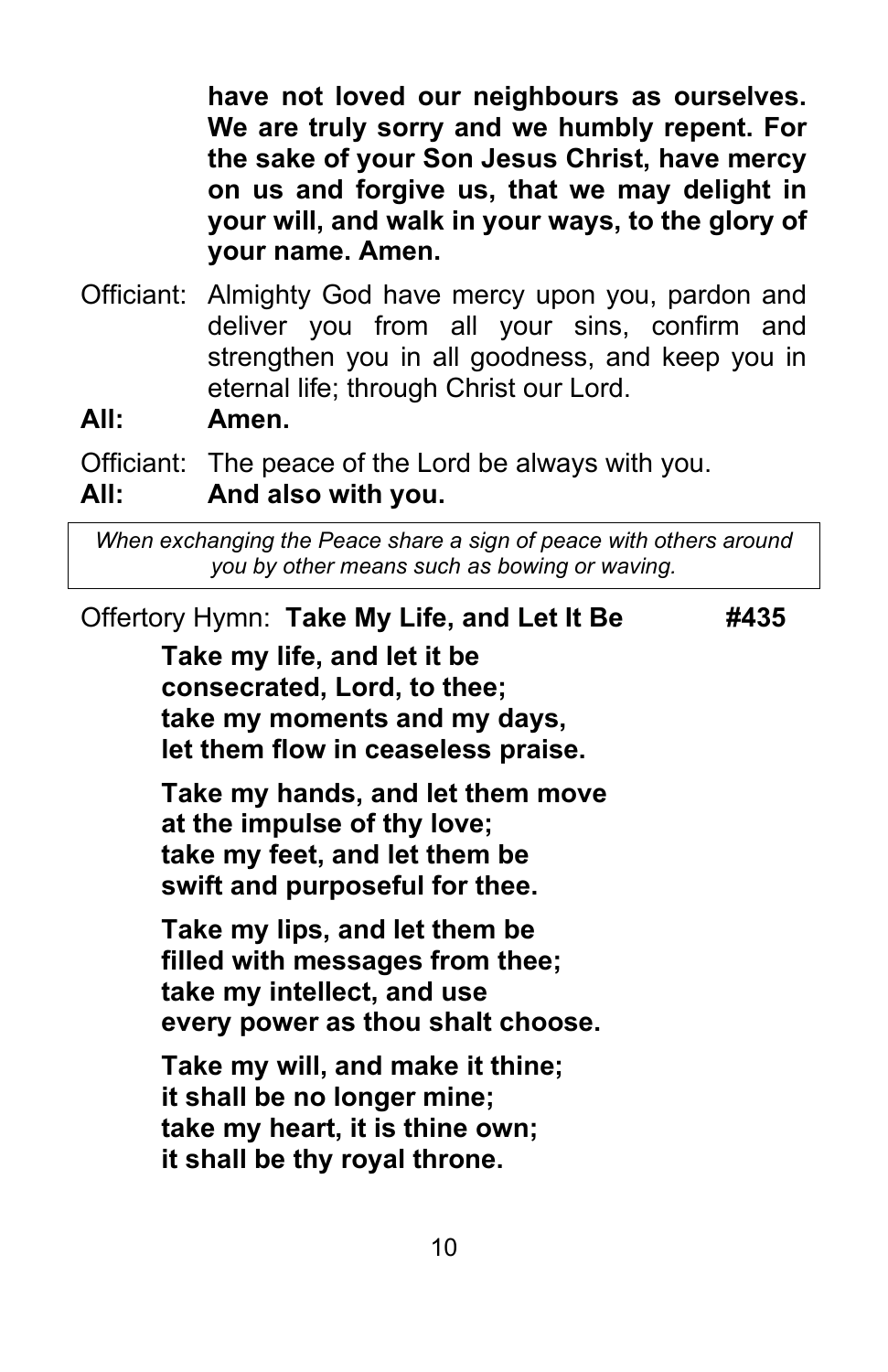**Take my love, my Lord, I pour at thy feet its treasure store; take myself, and I will be ever, only, all for thee.**

Officiant: God of wisdom,

**All: receive all we offer you this day. Enrich our lives with the gifts of your Spirit, that we may follow the way of our Lord Jesus Christ, and serve one another in freedom. We ask this in his name. Amen.**

Officiant: The Lord be with you.

**All: And also with you.**

Officiant: Lift up your hearts.

**All: We lift them to the Lord.**

Officiant: Let us give thanks to the Lord our God.

**All: It is right to give our thanks and praise.**

- Officiant: It is indeed right that we should praise you, gracious God, for you created all things. You formed us in your own image. When we turned away from you in sin, you did not cease to care for us, but opened a path of salvation for all people. You made a covenant with Israel, and through your servants Abraham and Sarah gave the promise of a blessing to all nations. Through Moses you led your people from bondage into freedom; through the prophets you renewed your promise of salvation. Therefore, with them, and with all your saints who have served you in every age, we give thanks and raise our voices to proclaim the glory of your name.
- **All: Holy, holy, holy Lord, God of power and might, heaven and earth are full of your glory.**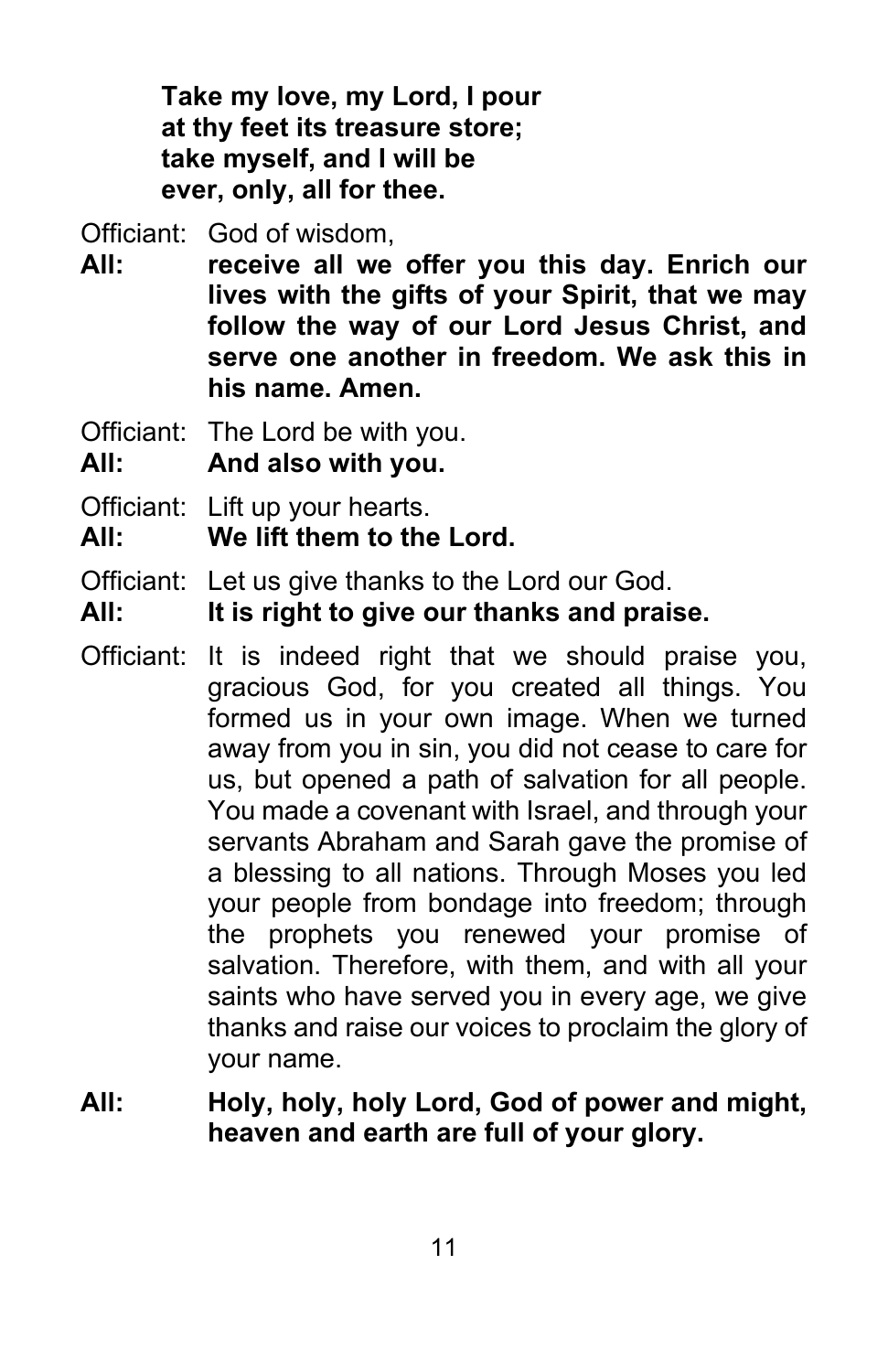- **#719 Hosanna in the highest. Blessed is he who comes in the name of the Lord. Hosanna in the highest.**
- Officiant: Holy God, source of life and goodness, all creation rightly gives you praise. In the fullness of time, you sent your Son Jesus Christ, to share our human nature, to live and die as one of us, to reconcile us to you, the God of all. Jesus healed the sick and ate and drank with outcasts and sinners; he opened the eyes of the blind and proclaimed the good news of your kingdom to the poor and to those in need. In all things he fulfilled your gracious will. On the night he freely gave himself to death, our Lord Jesus Christ took bread, and when he had given thanks to you, he broke it, and gave it to his disciples, and said, "Take, eat: this is my body which is given for you. Do this for the remembrance of me." After supper he took the cup of wine; and when he had given thanks, he gave it to them, and said, "Drink this, all of you: this is my blood of the new covenant, which is shed for you and for many for the forgiveness of sins. Whenever you drink it, do this for the remembrance of me." Gracious God, his perfect sacrifice destroys the power of sin and death; by raising him to life you give us life for evermore. Therefore, we proclaim the mystery of faith.
- **All: Christ has died, Christ is risen, Christ will come again.**
- Officiant: Recalling his death, proclaiming his resurrection, and looking for his coming again in glory, we offer you, this bread and this cup. Send your Holy Spirit upon us and upon these gifts, that all who eat and drink at this table may be one body and one holy people, a living sacrifice in Jesus Christ, our Lord.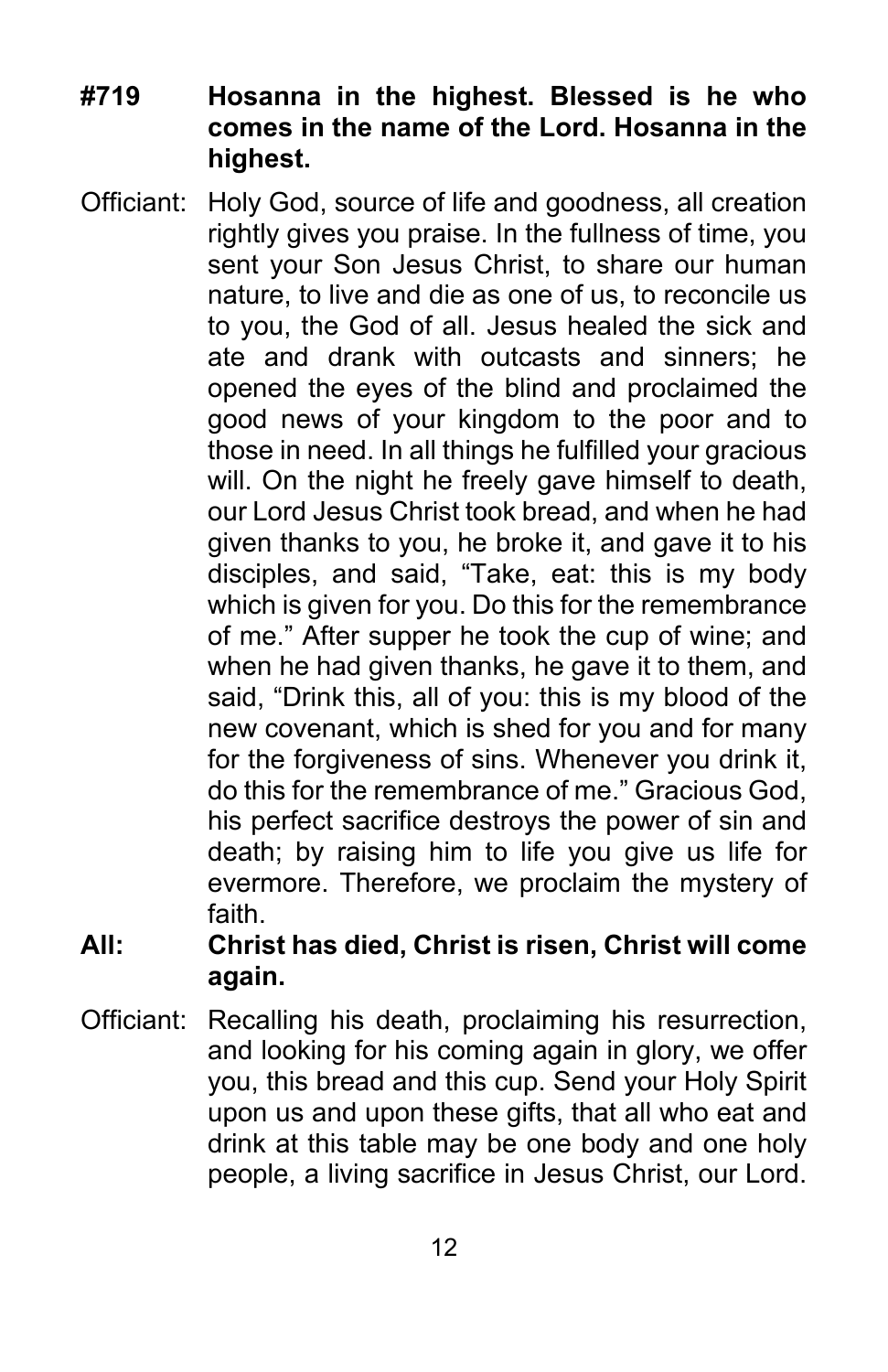Through Christ, with Christ, and in Christ, in the unity of the Holy Spirit, all glory is yours, almighty God, now and for ever.

- **All: Amen.**
- Officiant: And now, as our Saviour Christ has taught us, we sing,
- **All: Our Father in heaven, hallowed be your name. Your kingdom come, your will be done, on earth as in heaven. Give us today our daily bread. Forgive us our sins as we forgive those who sin against us. Save us from the time of trial, and deliver us from evil. For the kingdom, the power and the glory are yours now and for ever. Amen.**
- Officiant: Creator of all, you gave us golden fields of wheat, whose many grains we have gathered and made into this one bread.
- **All: So may your Church be gathered from the ends of the earth into your kingdom.**

Officiant: The gifts of God for the people of God. **All: Thanks be to God.**

*If you are unable to receive the wheat wafer, a rice wafer is available. While it is fully sufficient to receive in one kind, just the bread, the Common Cup is available for those who wish to receive. Please Note: Intinction is not allowed.*

*Musical Interlude*

Officiant: God of power,

**All: we are nourished by the riches of your grace. Raise us to new life in your son Jesus Christ and fit us for his eternal kingdom, that all the world may call him Lord. We ask this in his name. Amen.**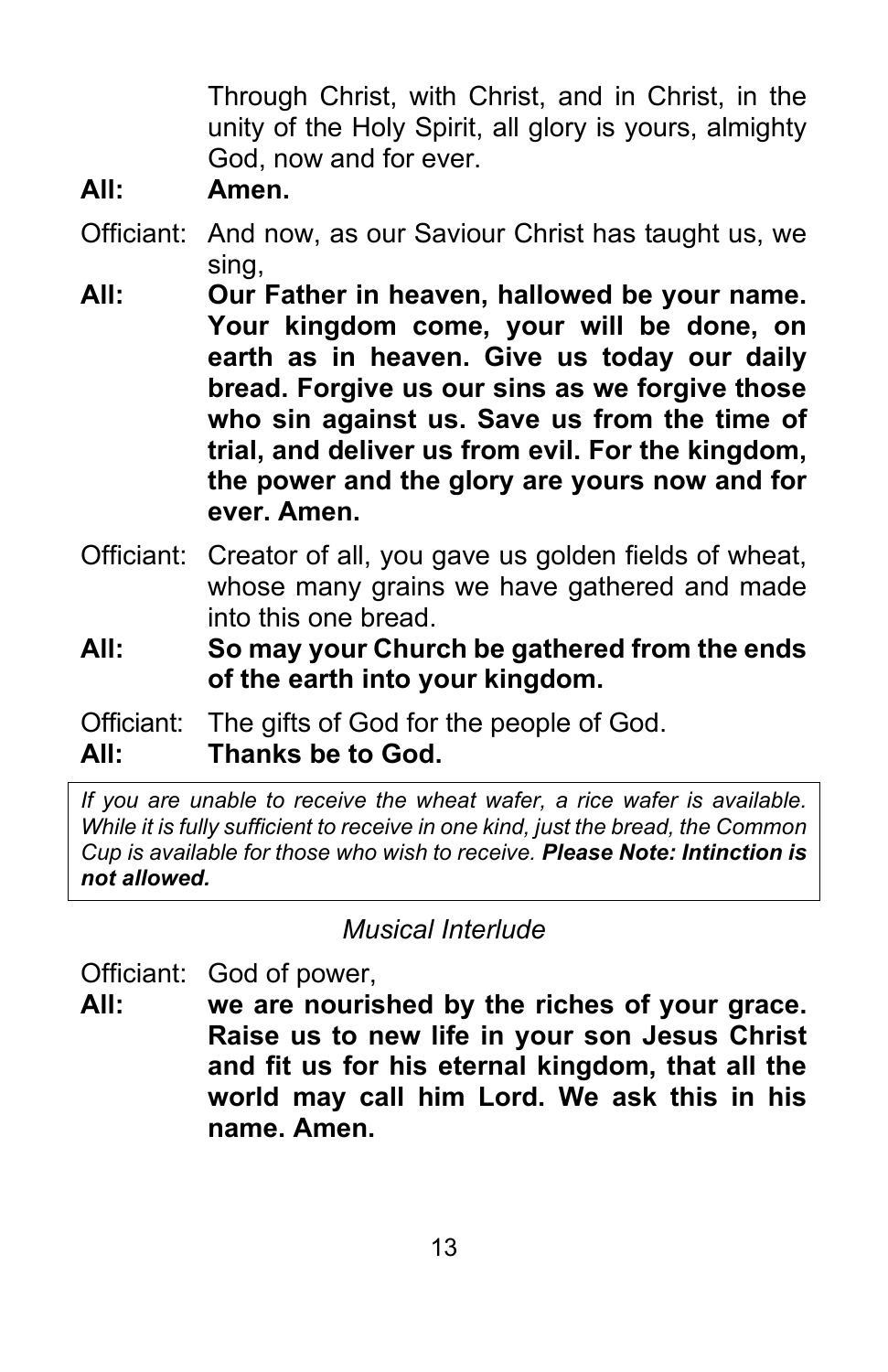Officiant: Glory to God,

- **All: whose power, working in us, can do infinitely more than we can ask or imagine. Glory to God from generation to generation, in the Church and in Christ Jesus, for ever and ever. Amen.**
- Officiant: Live in hope, love with mercy, leave no stone unturned in your calling as one of God's precious disciples.
- **All: For as often as we heed the word of the Lord, we are turned toward what is good and beautiful.**

Officiant: And the blessing . . . .

*Announcements*

Closing Hymn: **Go to the World #598**

**Go to the world! Go into all the earth. Go preach the cross** 

**where Christ renews life's worth, baptizing as the sign of our rebirth. Alleluia!**

**Go to the world! Go into every place.**

**Go live the word of God's redeeming grace.**

**Go seek God's presence in each time and space. Alleluia!** 

**Go to the world! Go struggle, bless, and pray; the nights of tears give way to joyful day. As servant church, you follow Christ's own way. Alleluia!**

**Go to the world! Go as the ones I send, for I am with you till the age shall end, when all the hosts of glory cry, "Amen!"**

#### **Alleluia!**

- DM: Go in peace to love and serve the Lord.
- **All: Thanks be to God.**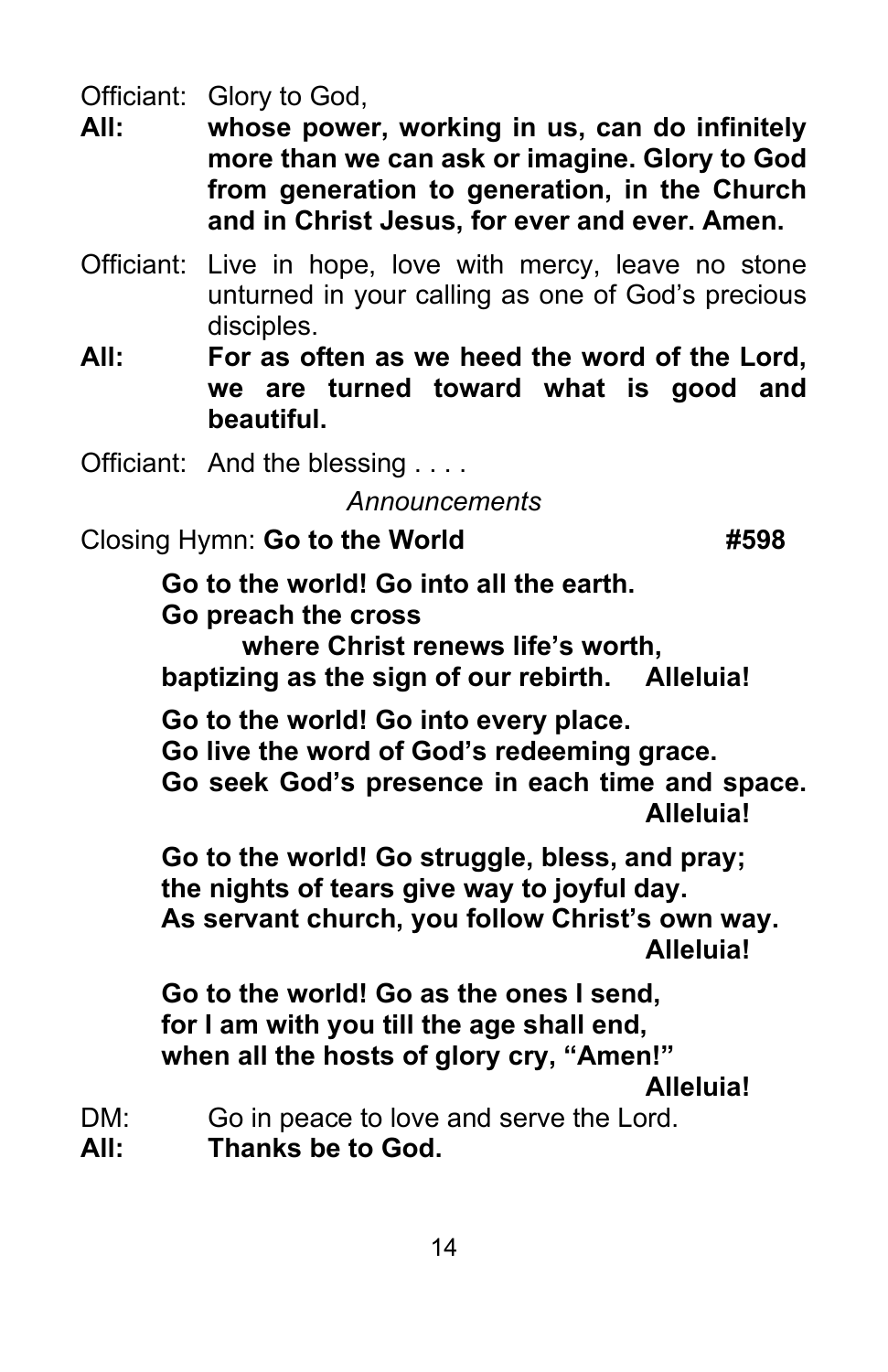#### *Musical Postlude*

#### *Please join us following the 9:30 am service for refreshments in the Courtyard.*

**Readings for Next Sunday, July 3rd, 2022** Isaiah 66:10-14; Psalm 66:1-9; Galatians 6:7-16; Luke 10:1-11, 16-20

| Sharing in our liturgical ministry today at 8:00: |                                     |  |  |  |  |  |
|---------------------------------------------------|-------------------------------------|--|--|--|--|--|
| Greeter:                                          | <b>Ken McMillan</b>                 |  |  |  |  |  |
|                                                   | Reader: Sylvia Shortliffe           |  |  |  |  |  |
|                                                   | Server: John Merritt                |  |  |  |  |  |
| Sharing in our liturgical ministry today at 9:30: |                                     |  |  |  |  |  |
| Greeters:                                         | Elizabeth Harris and Sarah Levesque |  |  |  |  |  |
| Readers:                                          | Ann Haché and Elizabeth Harris      |  |  |  |  |  |
| Intercessor:                                      | Toni Larsen                         |  |  |  |  |  |
|                                                   | Diaconal Minister: Chris Kirch      |  |  |  |  |  |
| Eucharistic Ministers: Sharon Chop and Ann Haché  |                                     |  |  |  |  |  |
| Servers:                                          | Jade, Sera, and Lucy                |  |  |  |  |  |

Please pray this week for

- those ministering and worshipping
	- o in the Parish of West Quebec;
	- o at St. Paul's, Renfrew; and
	- o St. Thomas the Apostle, Stittsville;
- the Diocesan staff and senior staff at Ascension House;
- those in our pastoral care: Evelyn Heeney, Dorothy Adams, Lucille Lane, and Audrey McIntosh; and
- the various community associations contained within our parish.

*Credits:* 

*Opening and closing prayers from Feasting on the Word Worship Companion, Liturgies from Year C, Volume 1, © 2012 Westminster John Knox Press Collect from Revised Common Lectionary Prayers (2002) Readings from the New Revised Standard Version of the Bible. Liturgical texts from The Book of Alternative Services Affirmation of Faith from A New Zealand Prayer Book All Saints Anglican Church Westboro's Church CCLI License Number is 11196799 All Saints Anglican Church Westboro's Church One License Number is A-728801*